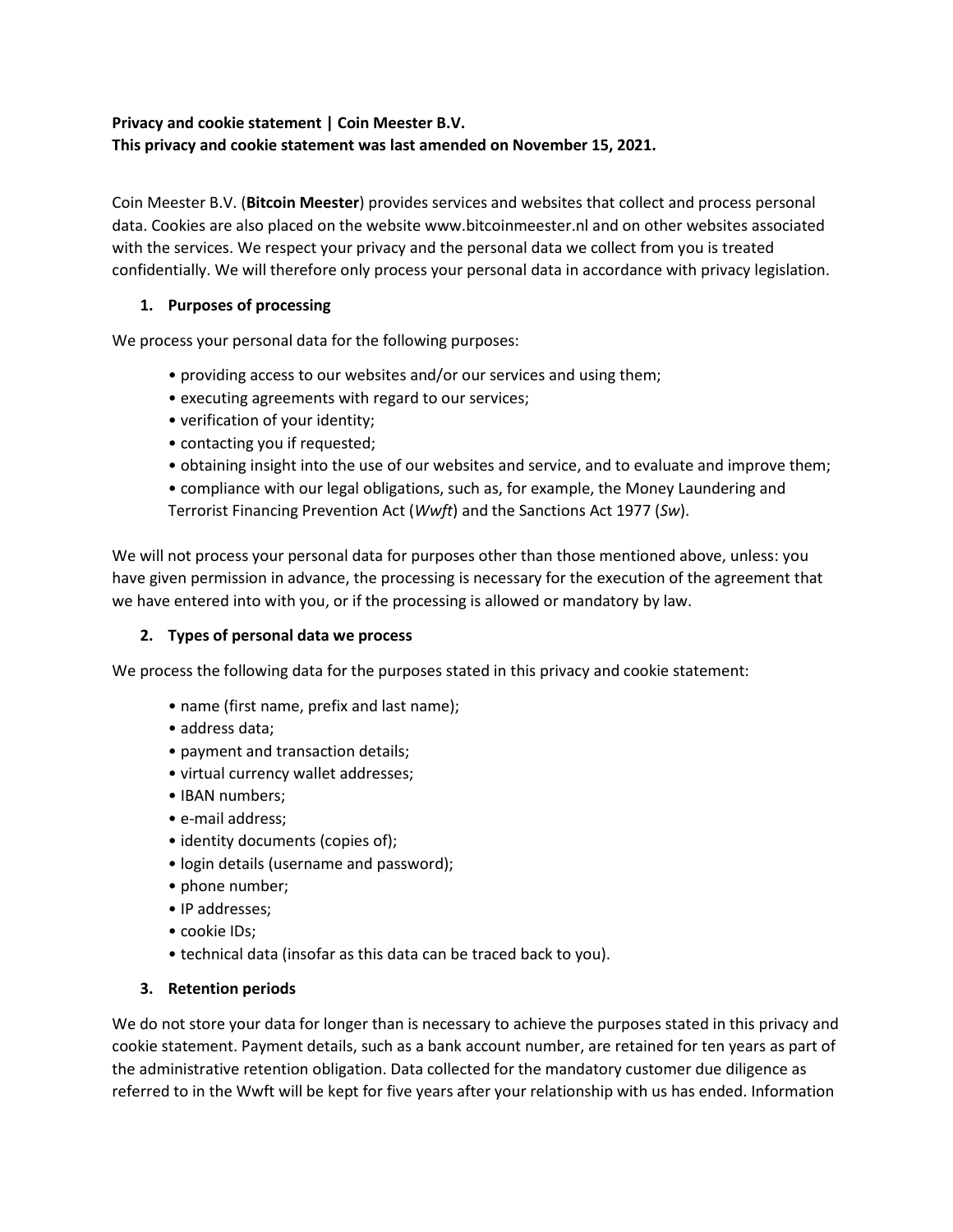that is relevant in the context of a notification under the Sw will be kept for five years after the sanction on which the notification was based has been lifted.

### *Unused accounts*

If you create an account for our service, the data that you upload as part of the registering process will remain available for two weeks, awaiting your first actual use of your account. If you don't actually use your account within those two weeks, the account will be deleted. Your personal data will also be deleted, except for the data that we are obliged to retain in connection with the Wwft and/or the Sw. These are: your name, address and date of birth, the date and place of issue and the document number of the ID you uploaded when creating the account.

## **4. Sharing personal data with third parties**

We do not share your data with third parties without your prior consent, unless: sharing personal data is necessary in the course of our execution of the agreement, if we transfer our obligations or the entire agreement to a third party or otherwise outsource (part of) the execution of the agreement, or if providing your data to a third party is mandatory or allowed on the basis of the law. In case of suspected fraud or misuse of our websites or services, we may hand over personal data to the competent authorities.

## **5. Security**

We take appropriate security measures to prevent misuse and unauthorized access to your personal data. We have organizational and technical measures in place to ensure that access to your personal data is limited to members of our staff on a 'need to access'-basis, that access to the data is protected by means of a username and password and that our security measures are checked regularly. In addition, we use encryption for the secure transfer of your data and communication.

# **6. Cookies**

Our website uses cookies, meaning that when you visit our website or app, a small text file is sent and stored to your computer, tablet and/or mobile. Cookies are used to enable functionalities of the website or app and to protect the website and app against attacks (technical or functional cookies). Cookies can also be placed via third parties engaged by us.

### *Technical or functional cookies*

Some cookies ensure that certain parts of the website and/or app work properly and that your user preferences remain known. For example, cookies may be used to render fonts properly or to remember your usage session on the web server, so that you can view and use the website and/or app.

### *Deleting cookies*

Many cookies have an expiration date. If an expiration date is set, the cookie is automatically deleted when the expiration date arrives. You can also choose to manually delete cookies before the expiration date has passed. Consult the manual of your browser to find out how.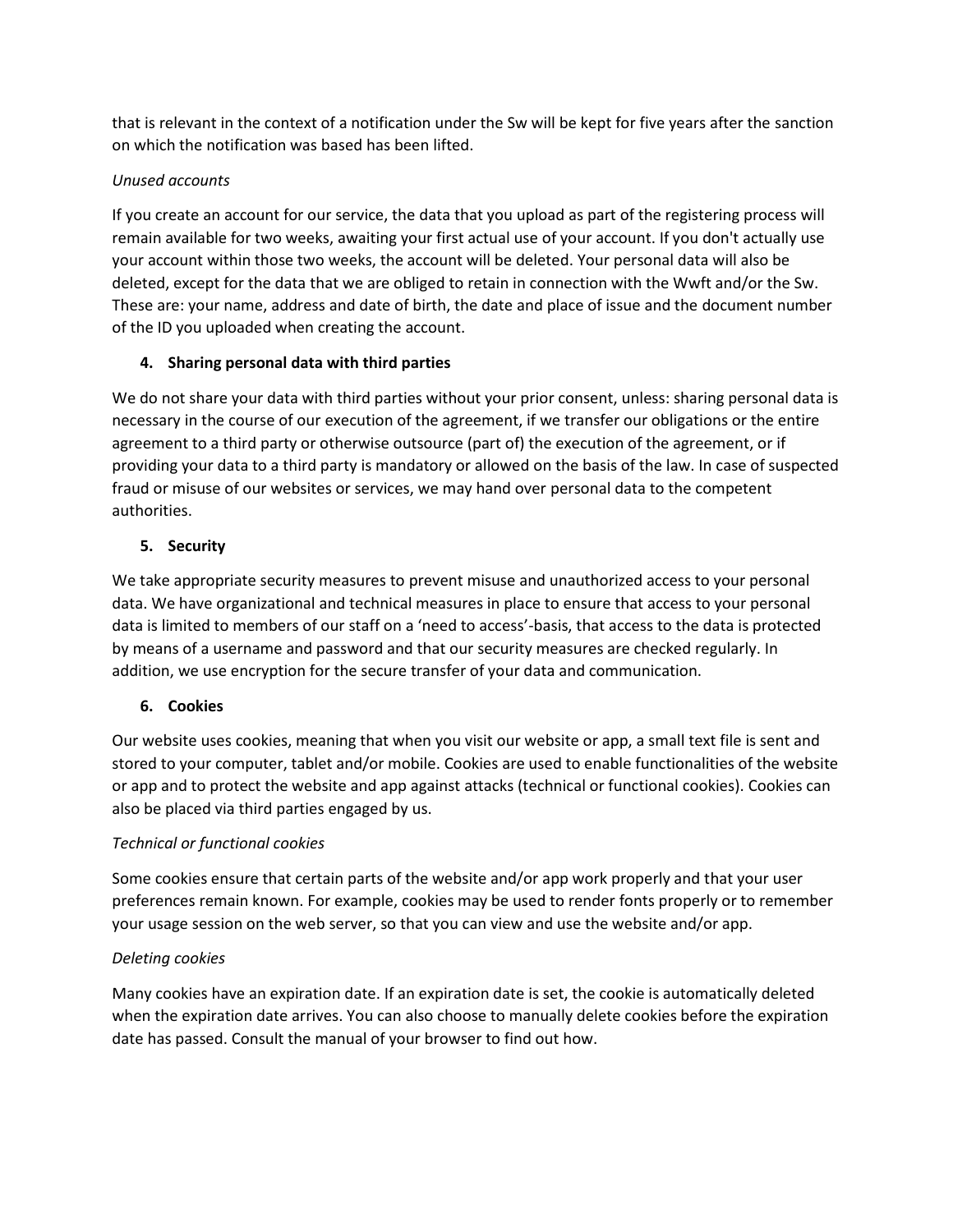### **7. Third Party Websites**

This privacy and cookie statement only applies to the websites and services of Coin Meester B.V. It does not extend to websites or services from third parties that are (in one way or another) connected to our app and/or website by means of hyperlinks. We cannot guarantee that third parties will handle your personal data in a reliable or secure manner. We recommend that you read the privacy and cookie statement of such third party websites or services before using them.

## **8. Changes to this privacy and cookie statement**

We reserve the right to make changes to this privacy and cookie statement at any time. Changes will be published on this website and in our app. It is recommended that you regularly consult our privacy and cookie statement, so that you remain aware of the most current version of the statement. If we make changes to our privacy statement, we will do our best to actively inform our individual users through the most appropriate channel available to us, as well.

## **9. Your legal rights**

If you have provided us with any of your personal data, you can send us a request to review, change, move or delete this data. You can submit such a request by sending an e-mail to: helpdesk@bitcoinmeester.nl, or by contacting us by telephone on +31 85 0076 000.

To prevent abuse, we may ask you to identify yourself adequately before handling a request with regard to your personal data. When it comes to accessing personal data linked to a cookie, you must enclose a copy of the cookie in question. You can find this in the settings of your browser.

We would also like to point out that you have a number of legal rights. You have the right to:

- receive an explanation from us about which personal data we process about you and how we do that;
- gain access to (i.e. receive an overview of) the personal data we hold about you;
- have any incorrect information about your person corrected;
- have (outdated) personal data removed;
- withdraw your consent for certain processing operations; and
- object to a certain use of your personal data.

In some cases, our possibility to grant access to personal data, or to change/correct or remove it, can be limited by law. Please refer to the paragraph about retention periods for further explanation of the cases in which we must hold on to personal data as stored. The Wwft prevents us from answering questions about reports of unusual transactions to FIU.

# **10. Personal Data Authority (***Autoriteit Persoonsgegevens***)**

If you have any complaints about the processing of your personal data, we will of course be happy to hear from you and to try to resolve the issue. The GDPR also grants you the right to file a complaint with the Dutch Data Protection Authority. You can contact the Dutch Data Protection Authority for this.